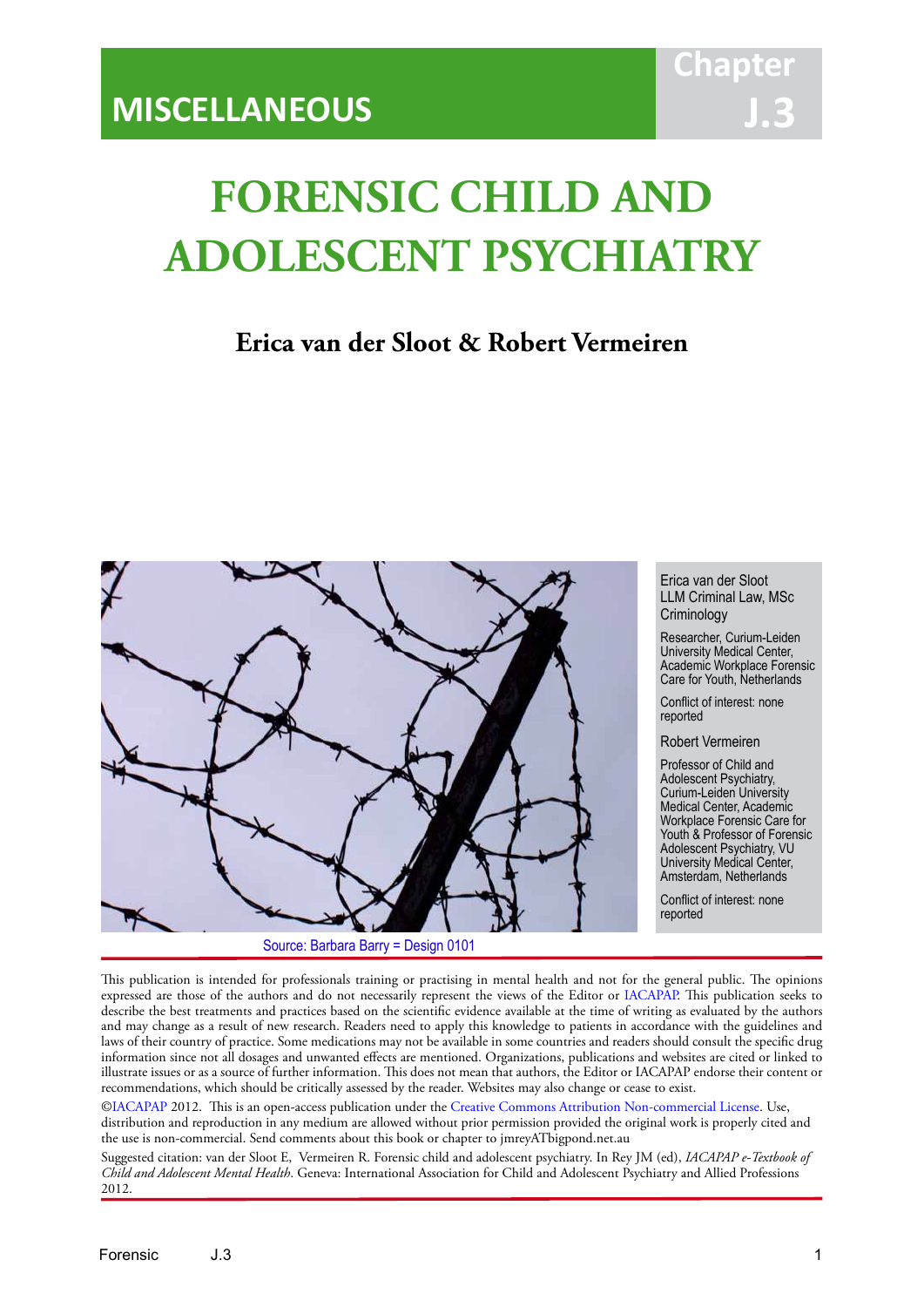Ithough child and adolescent psychiatric practice preferably takes place<br>within a voluntary patient-therapist relationship, this is not always so. In<br>psychiatric care that is provided in relation to legal processes. Forens within a voluntary patient-therapist relationship, this is not always so. In some cases patients enter the area of forensic psychiatry, which covers all psychiatric care that is provided in relation to legal processes. Forensic psychiatry covers both diagnostic and therapeutic issues but a substantial part of the forensic psychiatric work lies in the diagnostic field. In that context, the clinician is asked to assess an individual and make a report that can be used for legal decision making. The content of the report, which makes specific guidelines advisable (Kraus et al 2011), is thus open to people other than the clinician and the patient (and family). Therapeutic issues in the forensic field are controversial because it is unclear to what extent one may force a patient to undergo treatment.

For several reasons, minors and their families may be forced by law to become a *patient*. This may be because either:

- The (family) environment is considered suboptimal for the development of the child or
- The underage person is suspected to have committed a criminal act or has been convicted.

The first situation is rather specific to childhood as underage children largely depend on adults who carry the responsibility of taking care of them. When the caregiving adult does not fulfill this task properly, it is in the interest of the minor that legal authorities take over. This may happen, for example, when maltreatment or physical or sexual abuse is suspected or have occurred. A specific situation that has become increasingly common over the last few decades relates to parental conflict in case of divorce. This is a particularly complex and difficult area as parents frequently accuse each other of maltreating or abusing their children. The second situation in which minors are forced to accept treatment occurs when the children themselves harm society by their behavior. This often goes hand in hand with the first situation − when adults do not fulfill their caregiving responsibility − although this is not always the case. Children often break the law, resulting in contact with the police and courts. This chapter focuses on youths who receive psychiatric care as a result of having committed an offence; this issue poses specific challenges when considered in the international context.

The following paragraphs will focus on the goals of forensic psychiatry and the developmental and psychiatric characteristics of juvenile offenders. Some international conventions, guidelines and rules concerning juveniles are also described, highlighting differences in legislation between countries.

## **CRIMINAL LAW AND AGE**

Overall, the penal system has two main roles: *preventive* and *retributive*. In regards to *prevention*, a distinction is made between general and specific prevention. *General* prevention refers to the effect of fear of being caught and punished in discouraging people from committing an offence. *Specific* prevention targets possible recidivism of the delinquent himself, who may abstain from offending because of wanting to avoid further punishment.

*Retribution* meets the needs of the victims by providing them with a feeling of redress by knowing that the offender has been punished. In juveniles, a specific role of the criminal law is re-education and stimulation of development. The underlying idea is that minors commit offences (at least partly) because of their

#### **Minor**

The terms "minor", "juvenile", "youth" and "child" in this article have the same meaning as the term "child" as defined in article 1 of the Convention on the Rights of the Child: "For the purposes of the present Convention, a child means every human being below the age of eighteen years unless under the law applicable to the child, majority is attained earlier."

#### **Clinical tasks and skills related to forensic obligations**

Custodial treatment

- Assess the mental health of the juvenile: for acute conditions (suicide, psychosis, substance abuse) within 24 hours of arrest or detention; for other mental disorders within the first few weeks
- Re-evaluate mental state frequently throughout the legal processes

Protection of the rights of the juvenile

- Be aware of the country's laws and procedures related to the task
- Evaluate adolescents' development in relation to the impact and consequences of legal procedures

Risk assessment

- Ascertain the risks associated with the minor's condition
- Be cautious when interpreting findings from risk assessment and present findings as temporary and weighted as part of the expected development of the juvenile.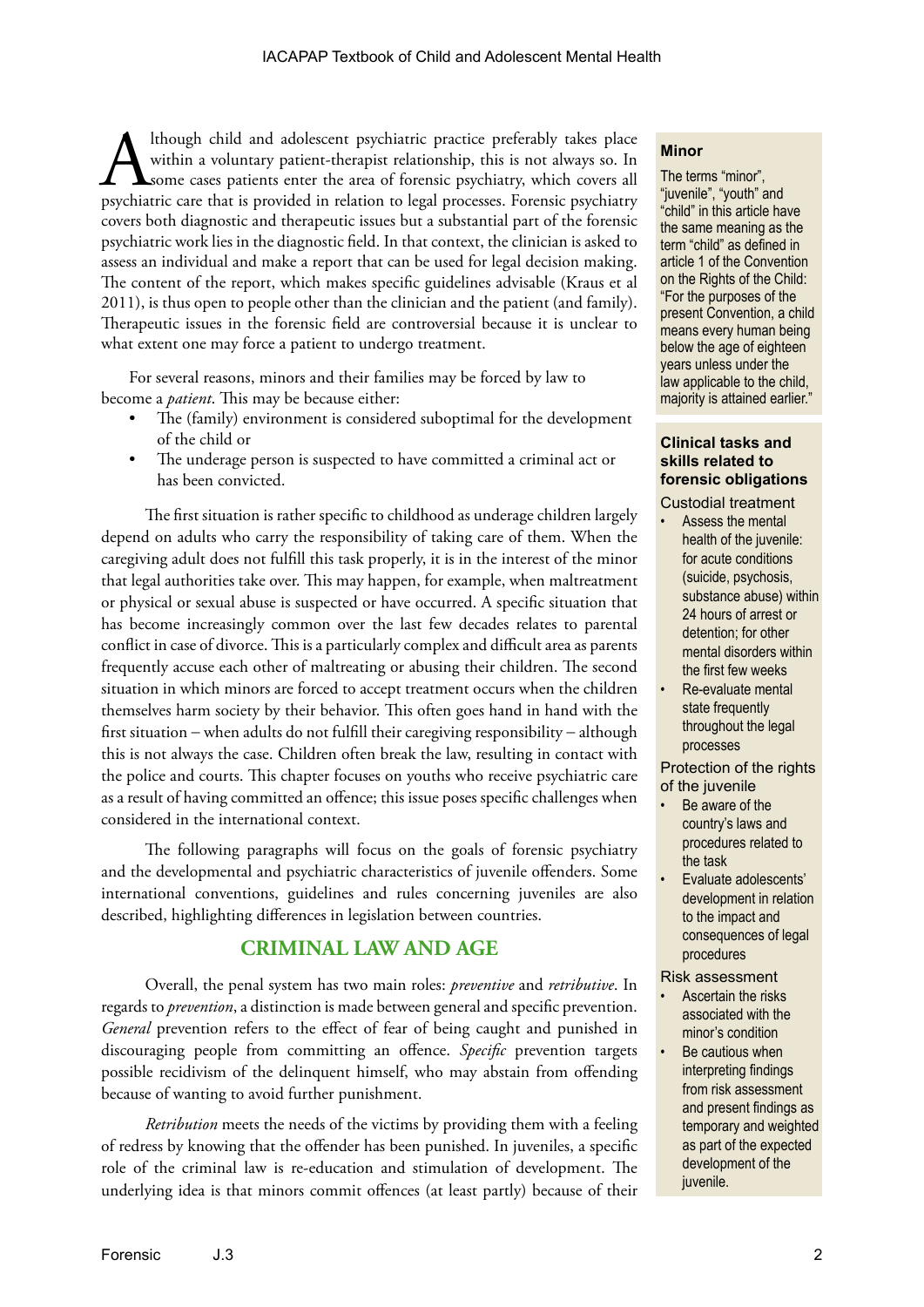immaturity. By enhancing healthy development, further offending may be avoided and help youngsters become law-abiding, well-functioning citizens.

Over the last few decades, emphasis has shifted away from protection and towards retribution (Snyder & Sickmund, 2006). Even when dealing with younger delinquents, the public demands that punishment must be strict and many governments and courts are responding to this request. A well-known case in this respect was the murder in the UK of 2-year-old James Bulger by two 10-year old boys. Some are convinced that an emphasis on punishment is the way to reduce crime, because it is considered to strengthen the general preventive aspect.

#### **Age of maturity**

In juvenile penal law, the challenge is to find a balance between protection, care and punishment. Because juveniles are immature, the goal is both to protect and stimulate development, and to prevent further harm to society. An important issue concerns the *age of maturity*: at what moment in life one considers underage persons mature enough to be fully aware and in control of their acts. Being able to evaluate developmental maturity is thus an important task of the forensic clinician (Kraus et al., 2011). Consideration of etiological factors, both environmental and individual, plays a role in this. The maturity of a person depends, for example, on the quality of parental care but also on broader societal issues such as education. In addition, the individual's characteristics are important (e.g., intelligence). Current knowledge about brain development shows that maturity is not yet fully achieved by the age of 18; development continues until the early- to mid-20s (Shaw et al., 2008). It is however unclear to what extent the immaturity identified by brain research has behavioral consequences. Interestingly, notwithstanding evidence on maturity, age of criminal responsibility varies considerably according to country, from seven in Switzerland and Nigeria to 18 in Belgium (see Table J.3.1).

## **Table J.3.1 Examples of age of criminal responsibility** (Cipriani, 2009)

| <b>AGE</b><br>(years) | <b>COUNTRY</b>                                                       |
|-----------------------|----------------------------------------------------------------------|
| $\overline{7}$        | Liberia, Nigeria, New York (US), South Africa                        |
| 8                     | Scotland, Sri Lanka, Zambia                                          |
| 10                    | Australia, England, Northern Ireland, Switzerland, Texas (US), Wales |
| 11                    | Japan                                                                |
| 12                    | Canada, The Netherlands, Turkey                                      |
| 13                    | Algeria, Greece, Guatemala                                           |
| 14                    | Bulgaria, China, Germany, Italy, Romania                             |
| 15                    | Czech Republic, Denmark, Finland, Norway, Sweden                     |
| 16                    | Argentina, Cape Verde                                                |
|                       |                                                                      |

#### **Procedural guidelines for clinicians in the forensic field**

When doing diagnostic work in the forensic field, clinicians are expected to report on their findings to legal authorities. Therefore, it is important that they:

- Know beforehand who will be allowed to read the report and to communicate this to the patient
- Know exactly what the questions are they have to report on, and that patients know these questions and understand them
- Focus their evaluation work and their report on these questions.

In relation to forensic therapeutic work, it is important that clinicians:

- Remain in their therapeutic role, which means that obligations to follow through with therapy rest with the legal authorities
- Are open to patients about what will and what will not be reported to authorities.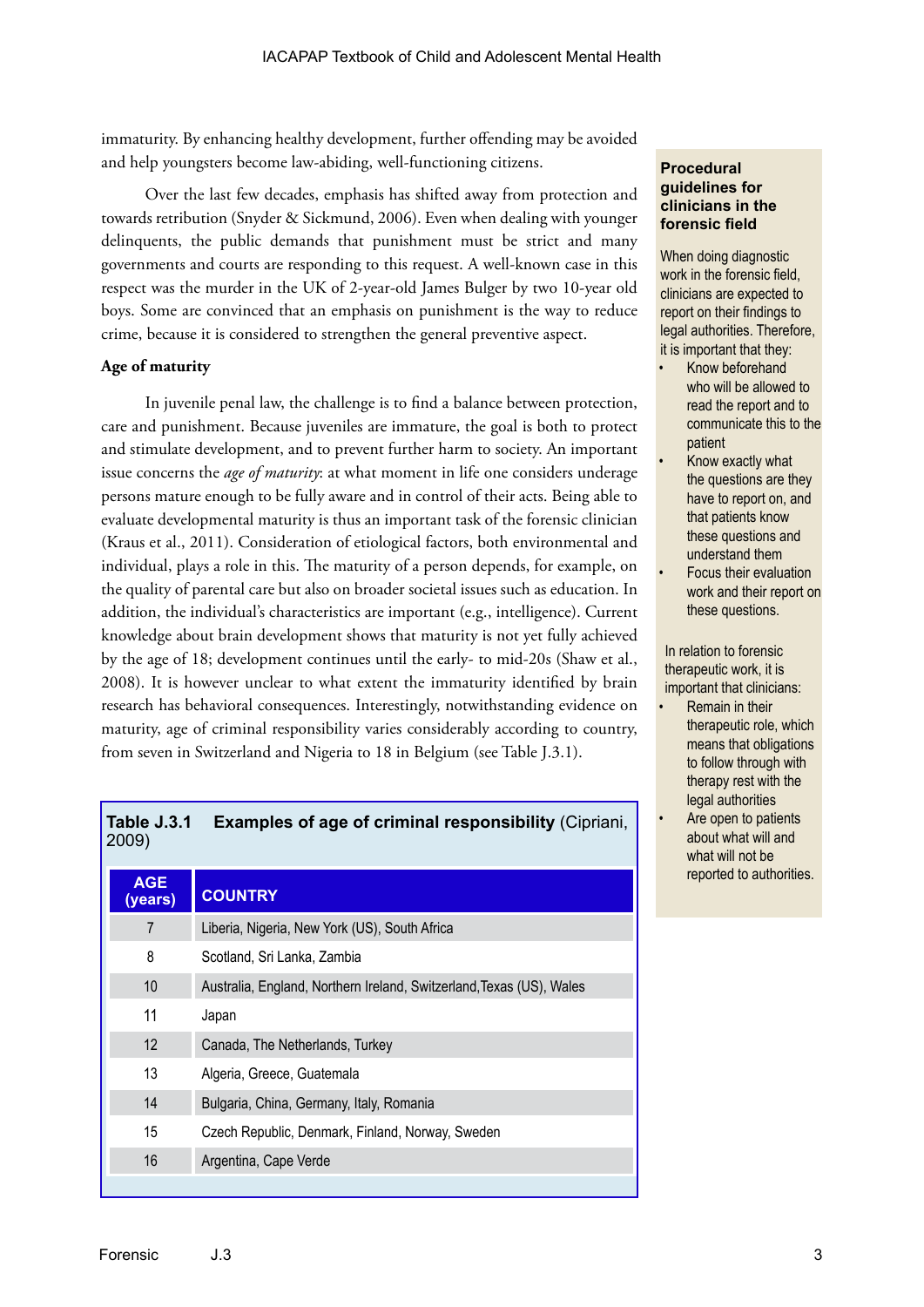## **JUVENILE PENAL LAW**

#### **Care, protection and risk taxation**

Forensic psychiatry is at the boundary between psychiatry and the law. As already described, forensic child psychiatry, as compared to forensic psychiatry of adults, has specific characteristics resulting from the psychological immaturity of minors. The tasks of forensic child psychiatry have been described by Grisso (2004) as follows:

- *• The custodial treatment obligation*. The obligation of society to help people with an illness. When young people become involved with the judicial system, society has the responsibility to make sure that illnesses are recognized and treated. This is particularly so when minors are being detained because they and their families then lose the possibility and freedom to seek help themselves. Because of the stress associated with being arrested and prosecuted, there is an increased likelihood of triggering the onset of illnesses. Conditions that need specific attention in these circumstances are psychotic deterioration, suicidal behavior and consequences of substance abuse withdrawal.
- *• Protecting the rights of persons in contact with the juvenile justice system*. Legal decisions can have a substantial impact on the young person's life. Therefore, it is important to ascertain that youths understand the procedures and the potential consequences of their decisions (Kraus et al., 2011). Also, it is necessary to ensure that children are cognitively able and mature enough to understand the procedures. In the US, this is, for example, important in relation to "Miranda" rights – the right to refuse to give self-incriminating information and the entitlement to have legal counsel present at any interrogation. The person who waives this right must understand what the potential consequences are. In countries where young people can be transferred to adult courts, it is necessary to ensure that these young people are able to understand and undergo adult court procedures. Because adolescents are known to think short term and favor immediate gain (Reyna & Farley, 2006), they are more likely not to act in their best interests when undergoing adult judicial procedures. For example, during interrogation they may deny facts even in the face of incontrovertible evidence, or to confess to a crime they have not committed to get rid of an unpleasant situation.
- *• Risk taxation*. Protecting society by predicting the likelihood of recidivism is also important. Risk taxation not only serves the interests of the wider population but also those of the young people themselves. However, risk taxation is a complex issue in juveniles. Because they are immature and thus still developing, risk factors are likely to change, even without intervention. Therefore, one needs to be careful when considering risk, and always emphasize it as a momentary situation, that needs frequent re-assessment.

In order to fulfill these tasks well, the forensic expert needs to be able to conduct a thorough diagnostic assessment, and weigh the needs of offenders against the requirement to protect society.

#### **James Patrick Bulger**

James Bulger was a boy from Kirkby, England, who was murdered on 12 February 1993, when aged two. He was abducted, tortured and murdered by two ten-year-old boys, Robert Thompson and Jon Venables. James disappeared from the New Strand Shopping Centre in Bootle, near Liverpool, while accompanying his mother. His mutilated body was found on a railway line two-and-a-half miles away in Walton, two days after his murder. Thompson and Venables were charged on 20 February 1993 with James' abduction and murder. The pair was found guilty on 24 November 1993, making them the youngest convicted murderers in modern English history. They were sentenced to custody until they reached adulthood, initially until the age of 18, and were released on a lifelong licence in June 2001. The case has prompted widespread debate on the issue of how to handle young offenders when they are sentenced or released from custody.

On 2 March 2010, the Justice Secretary, Jack Straw, stated that Venables had been returned to prison because of "extremely serious allegations", and stated that he was "unable to give further details of the reasons for Jon Venables's return to custody, because it was not in the public interest to do so." (Source: Wikipedia).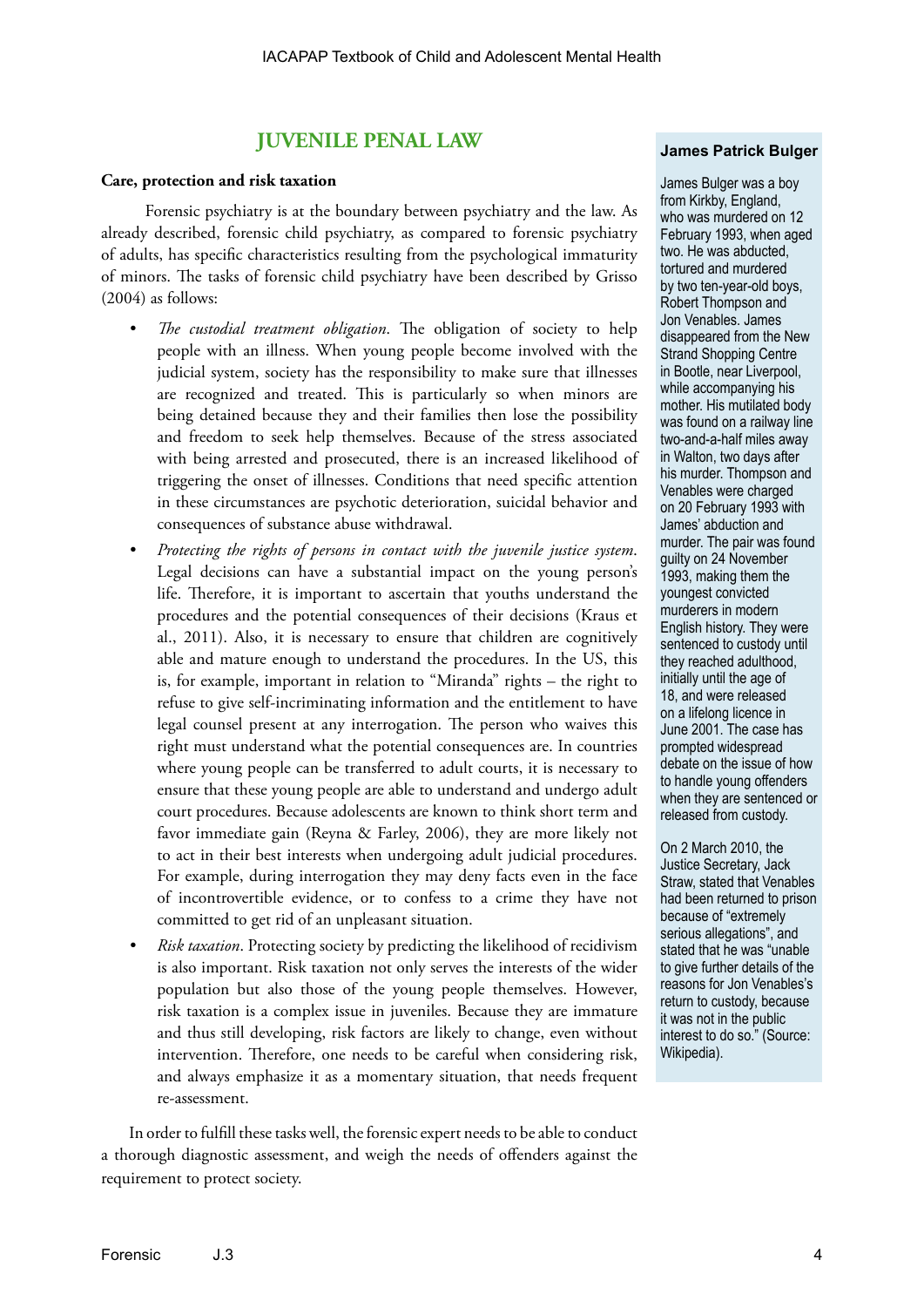## **INTERNATIONAL CONVENTIONS, RULES AND GUIDELINES**

Some international conventions and treaties concerning the rights of minors and their protection have a direct influence on national legislation. Therefore, it is important for clinicians to be knowledgeable about international rules and guidelines and how one's country of practice has implemented those rules. The most important children's rights instrument is the *United Nations (UN) Convention on the Rights of the Child* (hereafter referred to as "the Convention") grounded on the Universal Declaration of Human Rights. Besides the Convention, the UN adopted three important guidelines concerning juveniles, which had an influence on and can be used together with the Convention. In this section a brief description is given of the most important international conventions relevant to juvenile delinquents. For the scope of this chapter we will focus on the relevant articles only (for a more detailed description of the Convention see Chapter J.7).

Besides the Convention, three other rules provide guidelines for juvenile justice systems on three different levels (Meuwese et al, 2005):

- (a) Implementing a juvenile justice system
- (b) Creating social policies for prevention of juvenile delinquency, and
- (c) Protecting the right of incarcerated juveniles for social reintegration.

These guidelines are derived from the so-called Beijing rules, Riyadh Guidelines and Havana Rules respectively.

#### **Beijing Rules**

On 29 November 1985, the General Assembly of the UN adopted the *Standard Minimum Rules for the Administration of Juvenile Justice (Beijing Rules).*  The Beijing Rules provided member states with guidelines for the protection of the rights of juveniles with the establishment of a specific juvenile justice system. Although the Beijing Rules are recommendations − and have therefore no binding legal status − member states were requested to incorporate these rules within their national legislation. The Beijing Rules were already in existence four years before the Convention was adopted and influenced the wording of the Convention. Some of the principles of the Beijing rules are incorporated in articles 37 and 40 of the Convention and will be discussed later in the chapter.

#### **Riyadh Guidelines**

*The UN Guidelines for the Prevention of Juvenile Delinquency ("Riyadh Guidelines")* were adopted by the UN on 14 December 1990*.* The Riyadh Guidelines should be seen as a further clarification and concretization of the rights of the child, especially of article 40 of the Convention. These guidelines are *child-centred*, that is, the minor is seen as a person and not just as an object. The guidelines are comprehensive and encourage a pro-active approach to the prevention of juvenile delinquency (Meuwese et al, 2005). The Riyadh Guidelines provide countries with standards to prevent juvenile delinquency, focussing on juveniles who are at "social risk" and suggesting multidisciplinary measures to minimise risk to children coming in contact with the legal system. Like the Beijing rules, the Riyadh Guidelines are not binding, their influence is moral.



Serious concerns raised as children criminalised at 10.View video by clicking on the picture.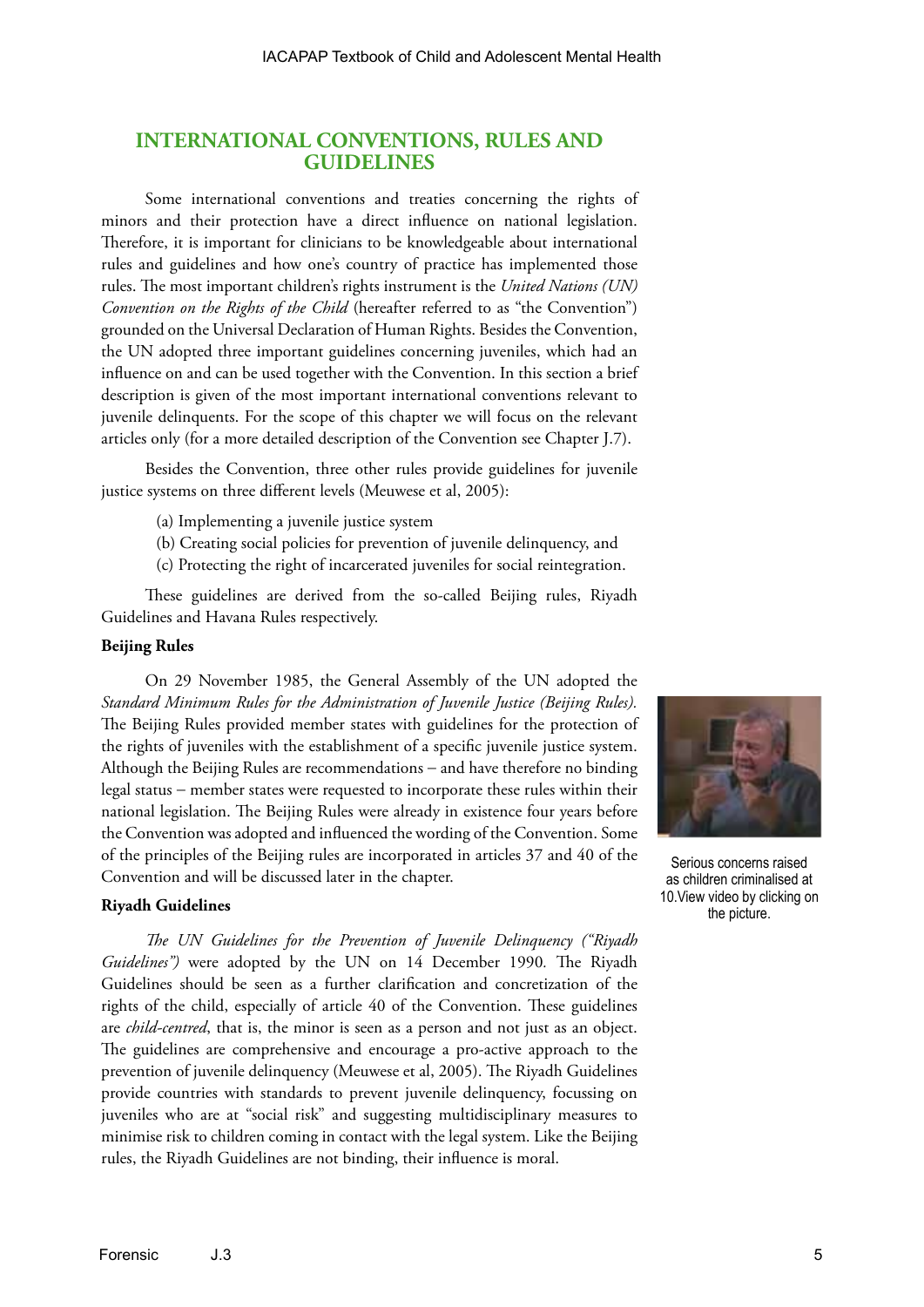#### **Havana Rules**

The *UN Rules for the Protection of Juveniles Deprived of their Liberty ("Havana Rules")* were adopted by the UN in December 1990 and are a supplement to the Beijing Rules. They provide standards for the protection of juveniles within the criminal justice system. For example, incarcerated minors should be segregated from adults and incarcerated with peers of the same sex, age and personality. Also they should be provided with appropriate education or training. Although these rules are not legally binding they are consistent with articles 37 and 40 of the Convention.

#### **UN Convention on the Rights of the Child**

The most important children's rights document is the Convention, which is grounded on the Universal Declaration of Human Rights. The Convention was adopted by the UN on 20 November 1989 and enacted on 2 September 1990. With the exception of the US and Somalia – among others – 193 countries have ratified the Convention, although many member states – for example the Netherlands (Declarations and Reservations to the Convention on the Rights of the Child, n.d.) – have made some reservations or declarations to the provisions of the Convention.

The Convention spells out the basic human rights that children all over the world should have and is legally binding for signatory states. By ratifying the Convention, member states commit themselves to the protection of the rights of children and to be monitored by the UN Committee on the Rights of the Child concerning the status of the rights of children in their country. Articles 37 and 40 of the Convention spell out the key principles for juvenile justice. Together with the leading principles of the Convention (General Comment nr. 10, 2007) these articles form the basis for the legal status of minors deprived of their liberty (Liefaard, 2010).

Looking at article 37 one can see that it sets the minimum conditions with which countries need to comply when a child is deprived of liberty. This article can be divided into two different sections. First, it sets the minimum conditions concerning deprivation of liberty itself. According to article 37 this can only take place "in conformity with the law," as "a last resort" and "for the shortest period of time." Second, once a minor is deprived of liberty, the juvenile should be treated "with humanity and respect" and the needs of the juvenile ought to be taken into account. For example, in the Dutch legal system – based on Constitutional Law in conjunction with the Convention – juveniles can only be limited in the execution of their rights when this is necessary for the implementation of a deprivation of liberty and the objectives thereof (Muller & Vegter, 2009).

Article 40 of the Convention defines the minimum conditions for dealing with juveniles who have broken the law:

- The right to due process
- Age appropriateness; the age below which juveniles cannot be held responsible for infringement of penal laws is explicitly stated.

Important concepts used in this article include: dignity and worth, innocent until proven guilty, promoting reintegration, legal assistance, access to an



Thomas Spence's book "Rights of Infants" is one of the earliest English-language statements of the rights of children. Thomas Spence (June 21, 1750 – September 8, 1814) was an English revolutionary and advocate of the common ownership of land, for which he was incarcerated several times. (Photo: the Thomas Spence Trust)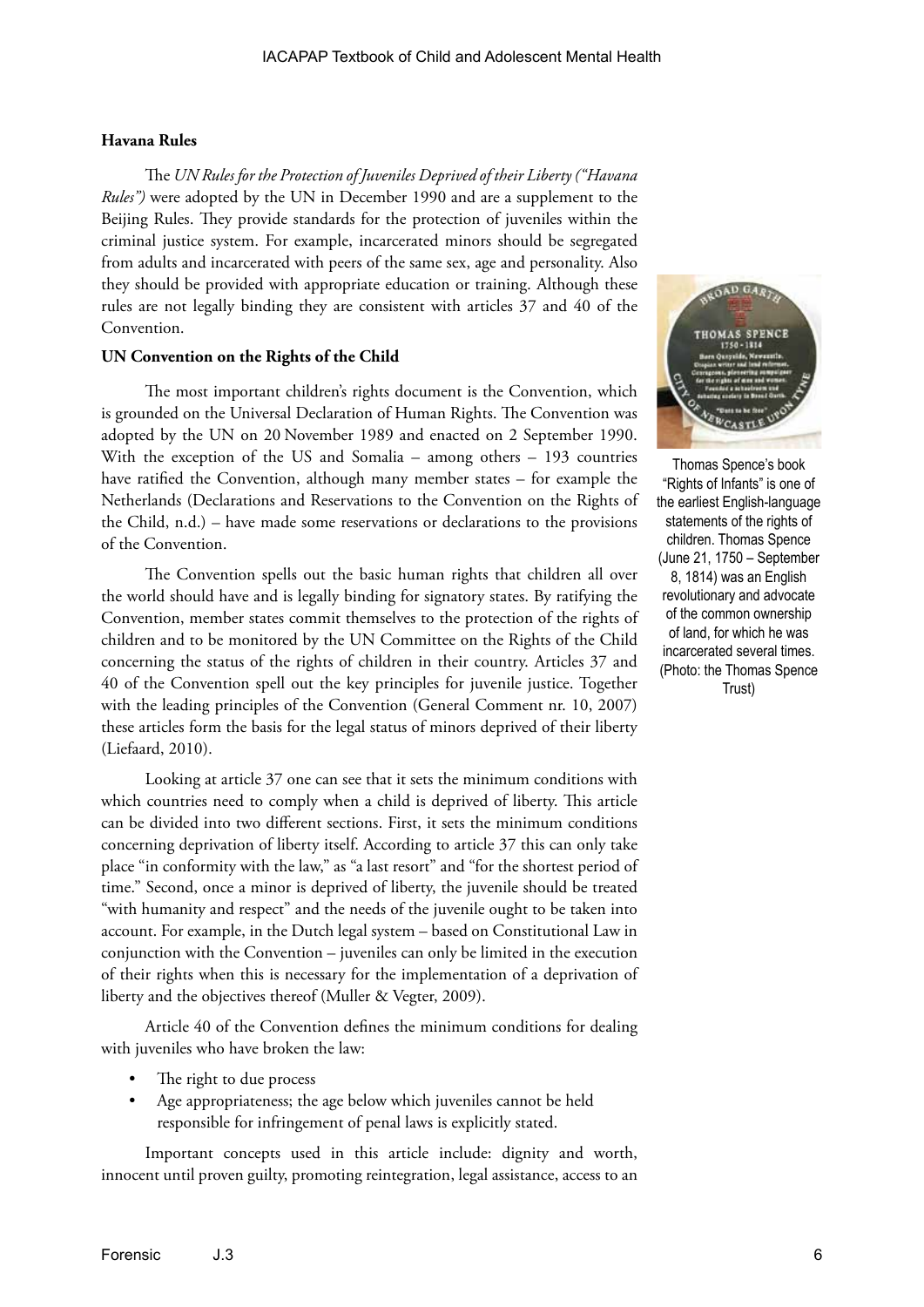#### **UN Convention on the Rights of the Child**

#### **Article 37**

States Parties shall ensure that:

- (a) No child shall be subjected to torture or other cruel, inhuman or degrading treatment or punishment. Neither capital punishment nor life imprisonment without possibility of release shall be imposed for offences committed by persons below eighteen years of age;
- (b) No child shall be deprived of his or her liberty unlawfully or arbitrarily. The arrest, detention or imprisonment of a child shall be in conformity with the law and shall be used only as a measure of last resort and for the shortest appropriate period of time;
- (c) Every child deprived of liberty shall be treated with humanity and respect for the inherent dignity of the human person, and in a manner which takes into account the needs of persons of his or her age. In particular, every child deprived of liberty shall be separated from adults unless it is considered in the child's best interest not to do so and shall have the right to maintain contact with his or her family through correspondence and visits, save in exceptional circumstances;
- (d) Every child deprived of his or her liberty shall have the right to prompt access to legal and other appropriate assistance, as well as the right to challenge the legality of the deprivation of his or her liberty before a court or other competent, independent and impartial authority, and to a prompt decision on any such action.

#### **Article 40**

- 1. States Parties recognize the right of every child alleged as, accused of, or recognized as having infringed the penal law to be treated in a manner consistent with the promotion of the child's sense of dignity and worth, which reinforces the child's respect for the human rights and fundamental freedoms of others and which takes into account the child's age and the desirability of promoting the child's reintegration and the child's assuming a constructive role in society.
- 2. To this end, and having regard to the relevant provisions of international instruments, States Parties shall, in particular, ensure that:
	- (a) No child shall be alleged as, be accused of, or recognized as having infringed the penal law by reason of acts or omissions that were not prohibited by national or international law at the time they were committed;
	- (b) Every child alleged as or accused of having infringed the penal law has at least the following guarantees:
		- (i) To be presumed innocent until proven guilty according to law;
		- (ii) To be informed promptly and directly of the charges against him or her, and, if appropriate, through his or her parents or legal guardians, and to have legal or other appropriate assistance in the preparation and presentation of his or her defence;
		- (iii) To have the matter determined without delay by a competent, independent and impartial authority or judicial body in a fair hearing according to law, in the presence of legal or other appropriate assistance and, unless it is considered not to be in the best interest of the child, in particular, taking into account his or her age or situation, his or her parents or legal guardians;
		- (iv) Not to be compelled to give testimony or to confess guilt; to examine or have examined adverse witnesses and to obtain the participation and examination of witnesses on his or her behalf under conditions of equality;
		- (v) If considered to have infringed the penal law, to have this decision and any measures imposed in consequence thereof reviewed by a higher competent, independent and impartial authority or judicial body according to law;
		- (vi) To have the free assistance of an interpreter if the child cannot understand or speak the language used;
		- (vii) To have his or her privacy fully respected at all stages of the proceedings.
- 3. States Parties shall seek to promote the establishment of laws, procedures, authorities and institutions specifically applicable to children alleged as, accused of, or recognized as having infringed the penal law, and, in particular:
	- (a) The establishment of a minimum age below which children shall be presumed not to have the capacity to infringe the penal law;
	- (b) Whenever appropriate and desirable, measures for dealing with such children without resorting to judicial proceedings, providing that human rights and legal safeguards are fully respected.
- 4. A variety of dispositions, such as care, guidance and supervision orders; counselling; probation; foster care; education and vocational training programmes and other alternatives to institutional care shall be available to ensure that children are dealt with in a manner appropriate to their well-being and proportionate both to their circumstances and the offence.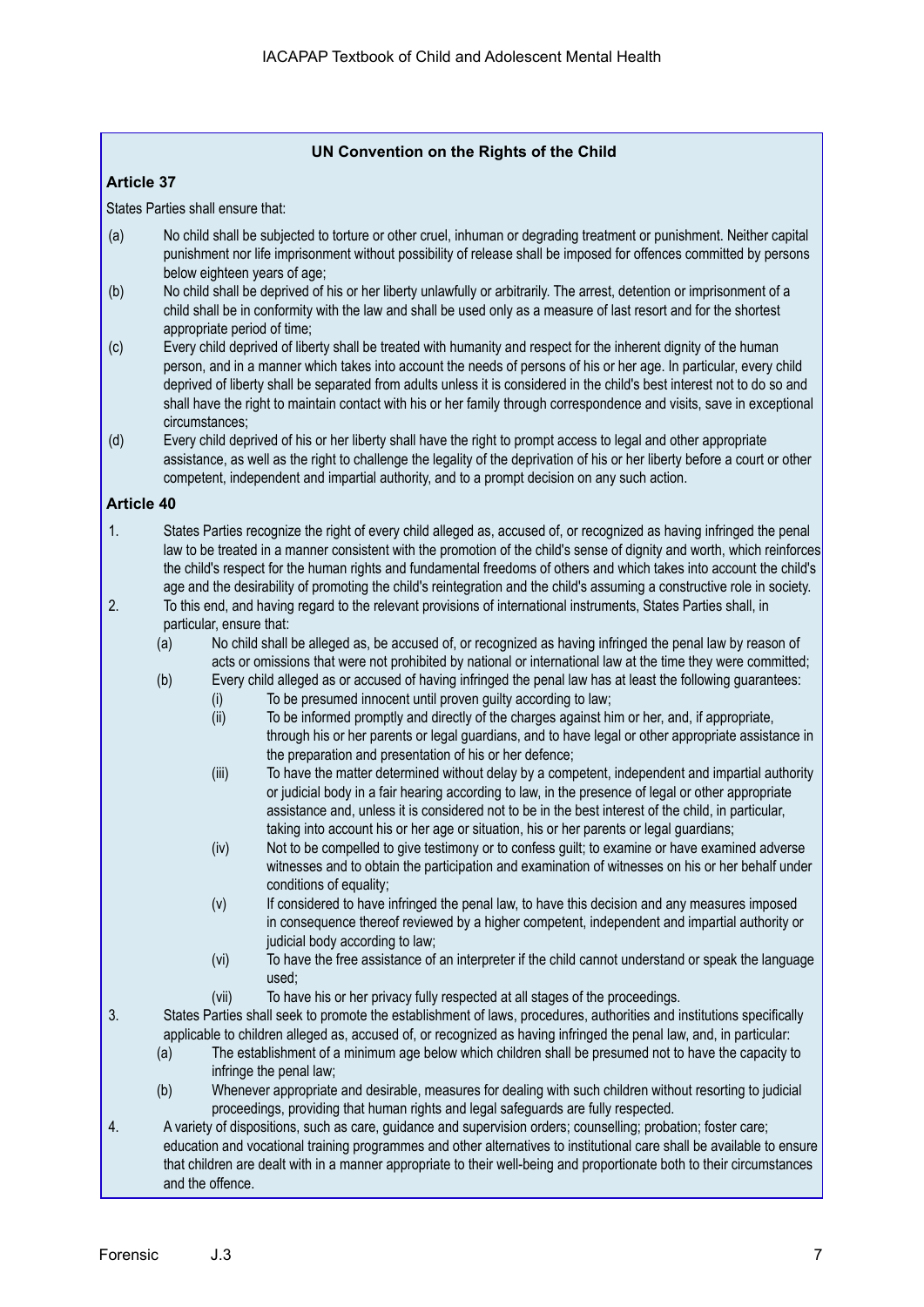interpreter, and minimum age.

As one can see, all the member states have been provided with the same guiding principles – in case of the Convention, mandatory – to protect minors and how to treat them in case minors transgress the law. In the next section we will see that, although the same guidelines are implemented, there are differences between countries which can influence clinical practice.

#### **Country-specific legislation**

The balance between protection and punishment concerning juvenile delinquents differs according to country. The juvenile justice laws in the Netherlands and Belgium are a good example. In every UN member state minors commit crimes and in every state minors can be held by the police, interrogated, sent to juvenile justice institutions, and often punished. Although these similarities between states are obvious, there are differences that cannot be ignored.

Firstly, implementation of the Convention is not homogeneous. Many countries have made reservations and declarations to the provisions of the Convention before their implementation. For example, in relation to articles 37 and 40 of the Convention, the Netherlands has made the following reservations upon implementation, which have somewhat modified the legal effect of article 37 and 40, and adjusted the articles to their own specific juvenile criminal law. Belgium however, has *only* made one interpretive declaration to article 40 (Declarations and Reservations to the Convention on the Rights of the Child, n.d.).

#### *The Netherlands*

- Article 37: "The Kingdom of the Netherlands accepts the provisions of article 37 (c) of the Convention with the reservation that these provisions shall not prevent the application of adult penal law to children of sixteen years and older, provided that certain criteria laid down by law have been met."
- Article 40: "The Kingdom of the Netherlands accepts the provisions of article 40 of the Convention with the reservation that cases involving minor offences may be tried without the presence of legal assistance and that with respect to such offences the position remains that no provision is made in all cases for a review of the facts or of any measures imposed as a consequence."

#### *Belgium*

- "With regard to article 40, paragraph 2 (b) (v), the Belgian Government considers that the expression 'according to law' at the end of that provision means that:
	- (a) This provision shall not apply to minors who, under Belgian law, are declared guilty and are sentenced in a higher court following an appeal against their acquittal in a court of the first instance;
	- (b) This provision shall not apply to minors who, under Belgian law, are referred directly to a higher court such as the Court of Assize."

As one can see there are considerable differences between the two. The Netherlands has two reservations on the implementation of the Convention to the Dutch legal system. Belgium *only* provides an interpretive declaration to clarify the meaning of an expression used in article 40.

#### **Reservation and declaration**

According to the Vienna convention on the law of treaties (n.d.) the following definition is used for a reservation made upon a treaty:

Reservation "means a unilateral statement, however phrased or named, made by a State, when signing, ratifying, accepting, approving or acceding to a treaty, whereby it purports to exclude or to modify the legal effect of certain provisions of the treaty in their application to that State."

Declaration is a clarification of a meaning of an expression used.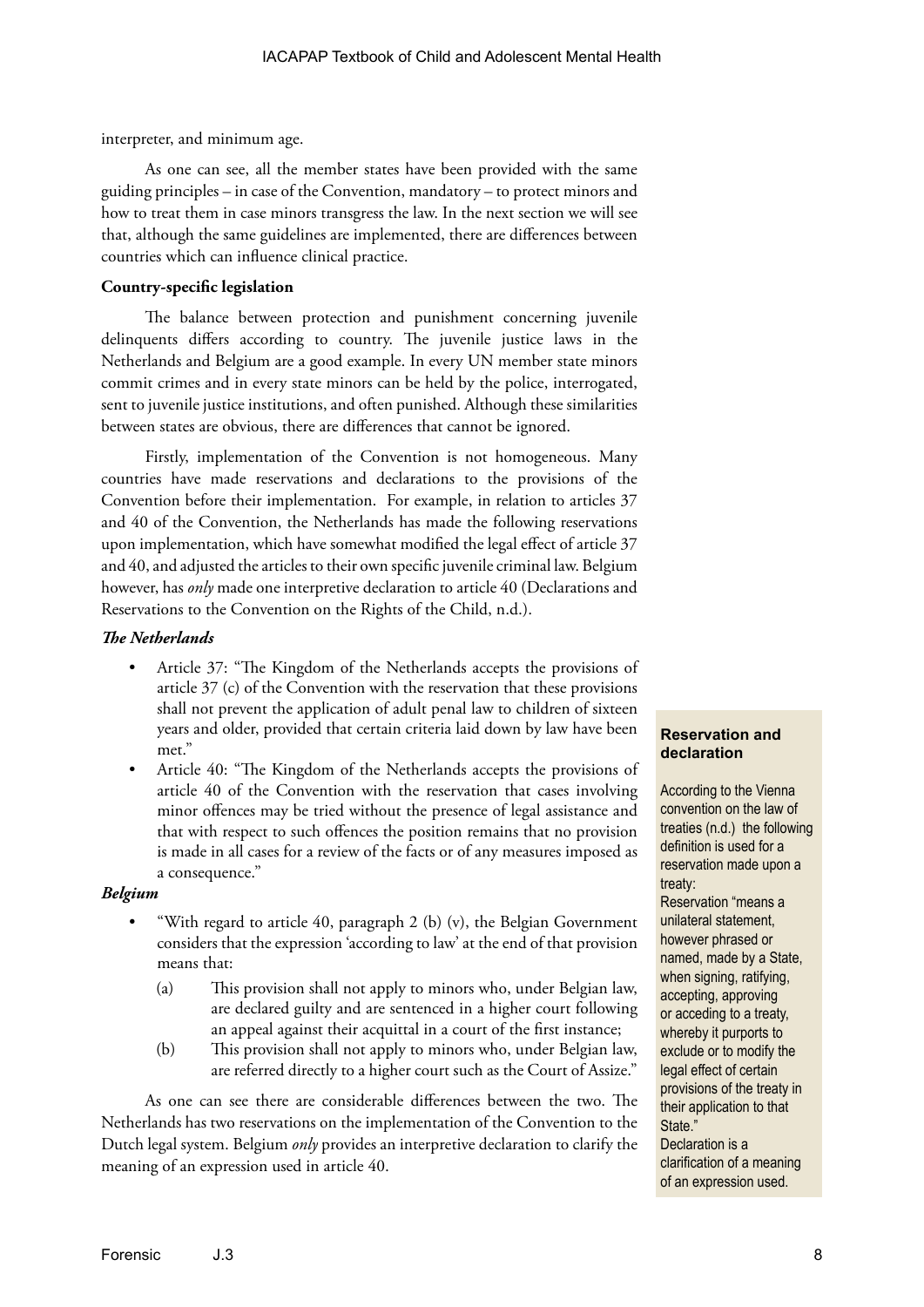Besides the *regular* criminal law system for adults, the Netherlands also has adopted a juvenile criminal law system in which minors as young as 12 years of age can be held accountable for committing a crime and can therefore be convicted and punished. However, because juveniles are still developing, the juvenile justice system in the Netherlands acknowledges this and incorporates objectives such as re-socialization and education besides retribution and prevention. The Dutch juvenile justice system therefore emphasizes pedagogical support and re-education as part of the legal decision making, and the minor as a person is the primary consideration during this process. Belgium, on the contrary, has no separate juvenile justice system; minors younger than 18 years are protected by civil law (*Law on the Protection of Young People*), that is, juveniles under the age of 18 are considered to have no criminal responsibility. Therefore, judges can decide to impose measures upon the delinquent minor, which can have an educational or protective character (van Dijk et al, 2006); see Table J.3.2.

Considering the above, one could conclude that the difference is the balance between considering juvenile delinquent acts as criminal or envisioning youngsters as immature persons who need help. In each country, the balance between punishment and a therapeutic approach varies, as well as the frequency in which specific consequences are given. In practice, forensic psychiatrists need to understand and have a good knowledge of the judicial framework they have to work with, which varies. Clinicians need to be aware of the different aspects of criminal law, namely general prevention, specific prevention and retribution and, for juveniles, re-education and promoting development. Clinicians need to use this knowledge when dealing with policy makers to explain how these roles must be combined appropriately.

## **DEVELOPMENTAL AND PSYCHIATRIC ISSUES**

When dealing with delinquent youths, a number of developmental and psychiatric issues are of importance. Firstly, while many youths show delinquent

#### **Table J.3.2 Differences between legal systems using The Netherlands and Belgium as examples.**

#### **The Netherlands:**

- Juvenile criminal law applies to children aged 12-18.
- Consequences:
	- − Punishment can be given, including detention in juvenile jail (maximum 2 years)
	- Offences are added to the personal penal record, some to be kept for life (sexual offences)
	- The rights of offenders are regulated, e.g., with regards to arrest, interrogation, and detention

#### **Belgium**

- There is no juvenile criminal law but civil protection law until age 18.
- **Consequences** 
	- − Only protection measures are possible, including detention
	- − No personal penal record until the age of 18
- Regulation of rights in relation to being protected but not in relation to arrest.

In both countries, minors committing an offence at age 16 and 17 can be convicted as adults, under specific conditions of severity of the crime and maturity of the offender.



Life in prison for juveniles? View video by clicking on the picture.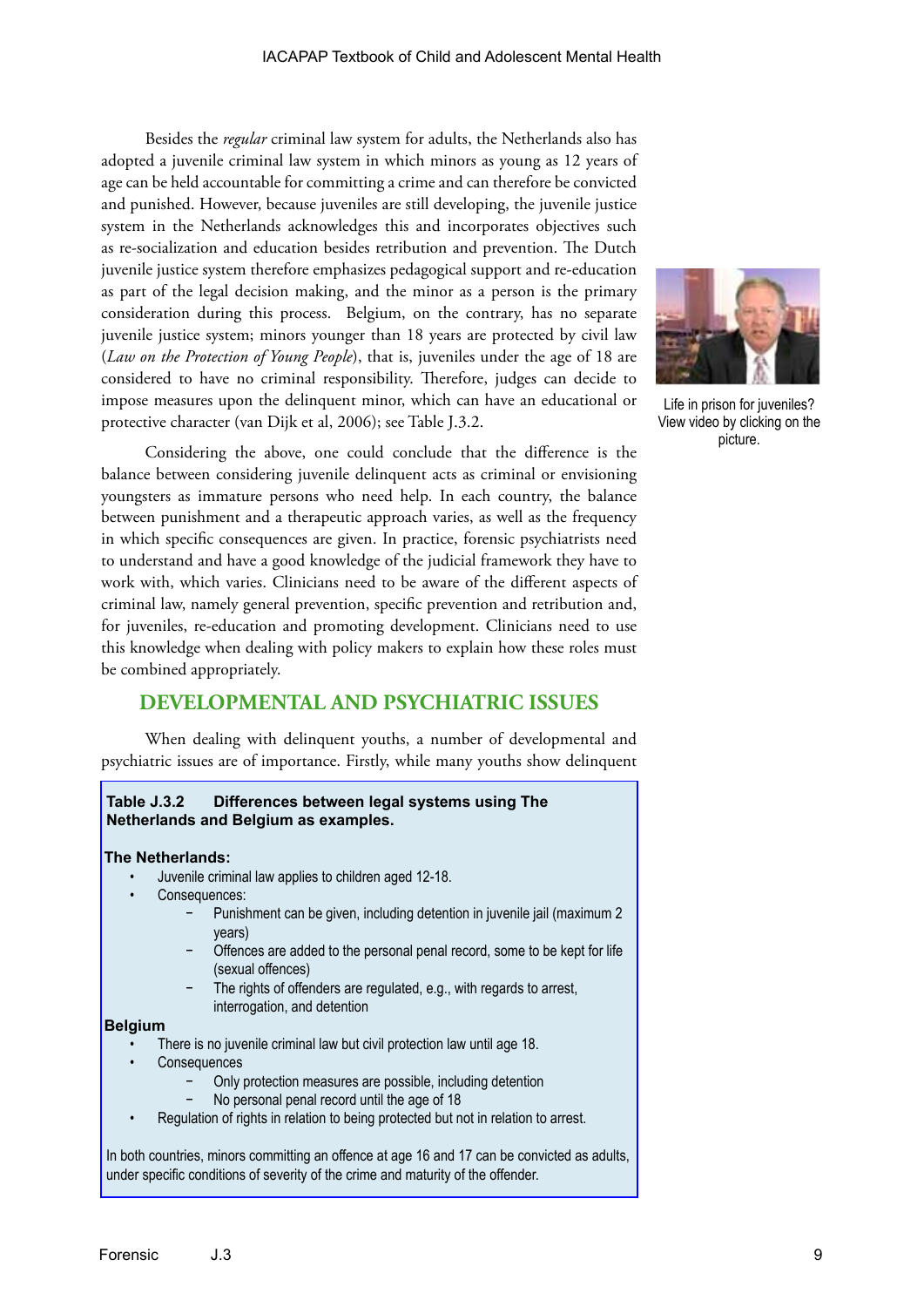behavior over the course of their lives, only a minority become persistent offenders. The dual taxonomic model of Moffitt (1993) is useful to understand these pathways. Moffit's work has shown that, apart from an adolescent-onset delinquent group that tends to desist from crime later on (*adolescent-limited*), there is an early-onset group which has an increased risk of persisting in their delinquent behavior (*lifecourse persistent*). Offenders in the life-course persistent group have risk factors in the individual and environmental domains (Moffitt, 1993). They usually grow up in multi-problem families, with parents who all too often have psychiatric problems themselves. Individually, they are recognized as being impulsive and having lower intelligence, particularly in the verbal domain. In contrast to the life-course persistent group, the adolescent-limited group has fewer risk factors and often commits offences because of peer pressure. Risk of persistence in the long term is lower, and thus may not require intensive intervention. However, a small subgroup of the adolescent-limited group who abuse substances will persist in their offending behavior and need to be recognized. Although the life-course persistent group is estimated to comprise only 5% of the (male) population, they commit half of all offences attributed to adolescents. This group needs intensive intervention and society needs to be protected from them.

Secondly, individuals are vulnerable to committing offences until early in adulthood because of developmental immaturity. Current understanding of the development of cognition and executive functions suggests that in contrast to adults, who take decisions in the rational part of the brain, children and adolescents are more inclined to use lower brain areas. Consequently, they are more likely to make irrational and impulsive decisions (Reyna & Farley, 2006). An immature way of thinking is normative for adolescents resulting in an underestimation of negative consequences and in being more likely to come up with either/or responses than with a range of options. As a consequence adolescents are more likely to react inappropriately (e.g., aggressively) to others because they perceive messages as threatening more often and because they lack an adequate arsenal of reaction modalities. Further, they are less likely to perceive certain behaviors as risky (Cohn et al, 1995). As a result, they do not fully understand that an arrest and adjudication (legal judgment) are likely to harm their future drastically. It is known that moral development only comes to maturity in early adulthood (Colby et al, 1987). Because of this, juveniles do not empathize with others in the same way that we expect of adults; thus they do not fully understand the effect on others of their inappropriate behavior. Immaturity, as described here, does not only influence the likelihood of committing an offence but also an adolescent's attitude during the judicial procedures.

Thirdly, several studies have shown that a majority of incarcerated youth suffers from psychiatric disorders and that comorbidity occurs very frequently in this group (Colins et al, 2010; Vermeiren et al, 2006). Recent studies have demonstrated that apart from internalizing (i.e., depression and anxiety) and externalizing disorders (i.e., conduct disorder, oppositional defiant disorder, ADHD), psychosis-related symptoms as well as substance abuse and dependence are very common in juvenile delinquent populations (Colins et al, 2010). While most studies on adolescents in detention have focused on boys, some studies on girls are available (Teplin et al, 2002; Vermeiren, 2003). Although antisocial behavior is much less frequent in girls than in boys, psychiatric pathology may be

#### **Children in legal proceedings**

In legal proceedings, a juvenile younger than 18 years should always be considered immature, not only because of normative developmental data but also because of the consequences of frequently occurring psychiatric disorders. This has as a consequence that juveniles:

- Are more likely to commit crimes without fully understanding the consequences for the victim and for themselves
- Are more likely to react inappropriately during interrogation, either by denying even in the face of incontrovertible evidence or admitting to a crime they have not committed
- Are less likely to have a realistic view of the long-term consequences of legal decisions.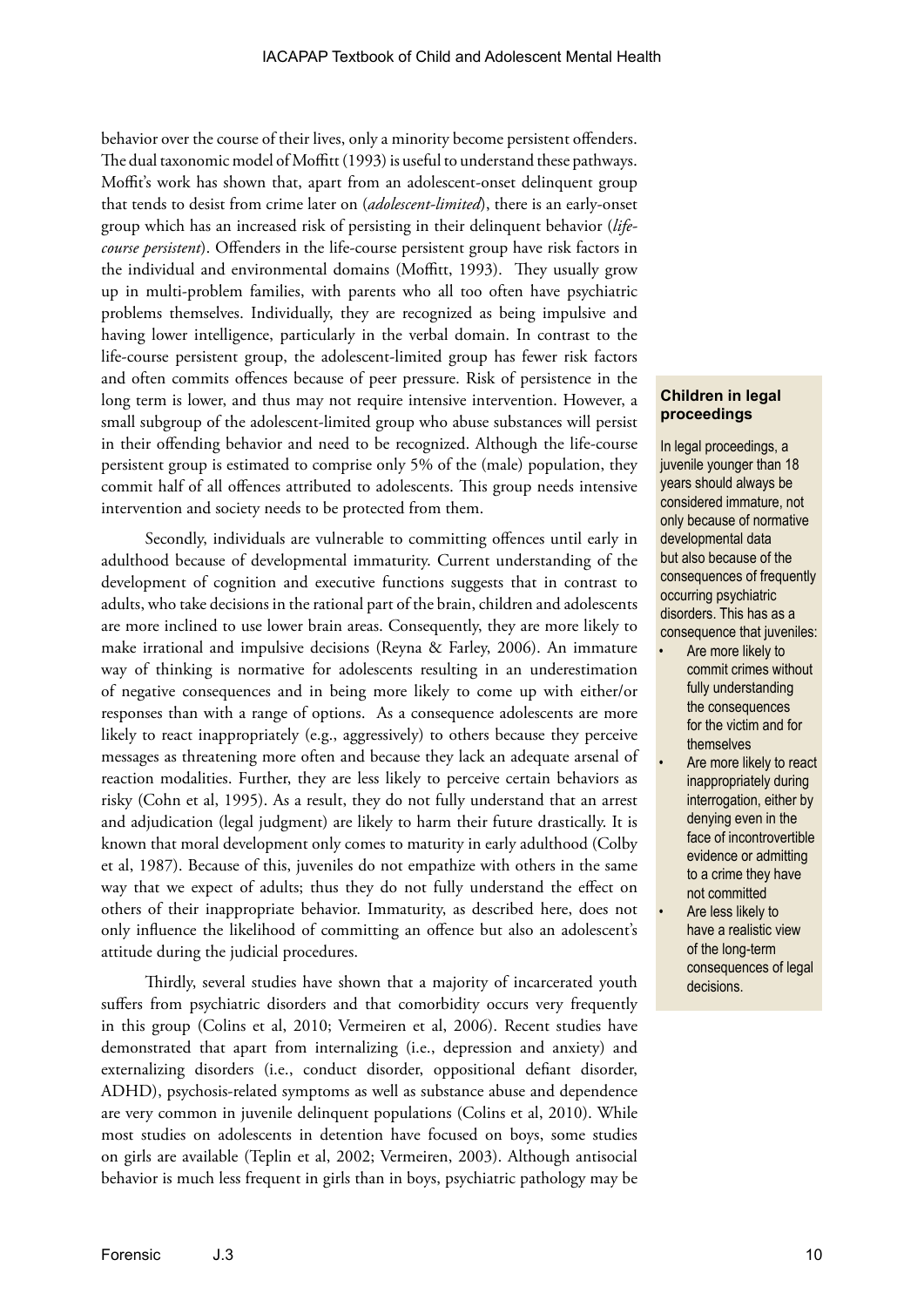more prevalent among detained girls, in particular depression and post-traumatic stress disorder, while externalizing disorders and substance abuse and dependence may be similar in boys and girls.

In this chapter we have discussed a variety of issues forensic psychiatrists need to know for the practice of their profession. As described, the tasks of the forensic psychiatrist have to be performed always with a good knowledge of the developmental and psychiatric characteristics of juvenile offenders. Furthermore, countries vary considerably in the way they handle juveniles committing delinquent acts. On an international level, the implementation of conventions, rules and guidelines differ according to county. These differences substantially relate to the balance between protection and punishment, whether choosing a punishment or a therapeutic approach. For example, while some countries have adopted a juvenile criminal law system, others have not, considering that juveniles do not have criminal responsibility. One should however contemplate that the differences described are not all-embracing. In conclusion one could say that besides the characteristics and development of juvenile delinquents, a clinician should be aware of the national and international legislation and the judicial framework of their country of practice.

## **REFERENCES**

- Cipriani C (2009). *Children's Rights and the Minimum Age of Criminal Responsibility: a Global Perspective.* Farnham: Ashgate.
- Cohn LD, Macfarlane S, Yanez C et al (1995). Risk-perception: Differences between adolescents and adults. *Health Psychology,* 14:217-222.
- Colby A, Kohlberg L, Speicher B et al (1987). *The Measurement of Moral Judgment* Vols 1 & 2*.* New York: Cambridge University Press.
- Colins O, Vermeiren R, Vreugdenhil C et al (2010). Psychiatric disorders in detained male adolescents: a systematic literature review. *Canadian Journal of Psychiatry,*  55:255-263.
- Grisso T (2004). *Double Jeopardy: Adolescent Offenders with Mental Disorders*. London: The University of Chicago Press.
- Kraus et al (2011). Practice parameters for child and adolescent forensic evaluation. *Journal of the American Academy of Child & Adolescent Psychiatry*, 50:1299 –1312.
- Liefaard T (2010). [De rechtspositie van jeugdigen in justitiële jeugdinrichtingen in het licht van internationale mensenrechten en actuele ontwikkelingen]. *Delikt en Delinquent,* 70:1115-1140.
- Meuwese S, Blaak M, Kaandorp M (2005). *Handboek Internationaal Jeugdrecht. Een toelichting voor rechtspraktijk en jeugdbeleid op het Verdrag inzaken de Rechten van het Kind en andere internationale regelgeving over de rechtspositie van minderjarigen*. Nijmegen: Ars Aequi Libre.
- Moffitt TE (1993). Adolescence-limited and life-coursepersistent antisocial behavior: a developmental taxonomy. *Psychology Review,*100:674-701.
- Muller ER, Vegter PC (2009). *Detentie. Gevangen in Nederland*. Alphen aan de Rijn: Kluwer.
- [Office of the United Nations High Commissioner of Human](http://www2.ohchr.org/english/law/crc-reserve.htm)  Rights (n.d.). *[Declarations and Reservations to the](http://www2.ohchr.org/english/law/crc-reserve.htm)  [Convention on the Rights of the Child.](http://www2.ohchr.org/english/law/crc-reserve.htm)*
- Reyna VF, Farley F (2006). Risk and rationality in adolescent decision making: implications for theory, practice, and public policy. *Psychological Science in the Public Interest*, 7:1-44.
- Shaw P, Kabani NJ, Lerch JP et al (2008). Neurodevelopmental trajectories of the human cerebral cortex. *Journal of Neuroscience*, 28:3586-3594.
- Snyder HN, Sickmund M (2006). *Juvenile Offenders and Victims: 2006 National Report*. Washington, DC: Department of Justice, Office of Justice Programs, Office of Juvenile Justice and Delinquency Prevention.
- Teplin LA, Abram KM, McClelland GM et al (2002). Psychiatric disorders in youth in juvenile detention. *Archives of General Psychiatry,* 59:1133-43.
- United Nations Convention on the Rights of the Child, *General Comment nr. 10 'Children's Rights in Juvenile Justice*', CRC/C/GC/10, 25 April 2007.
- United Nations General Assembly, *Resolution 40/33*, 29 Nov. 1985, *United Nations Standard Minimum Rules for the Administration of Juvenile Justice ("The Beijing Rules"),* UN Doc, A/RES/40/30.